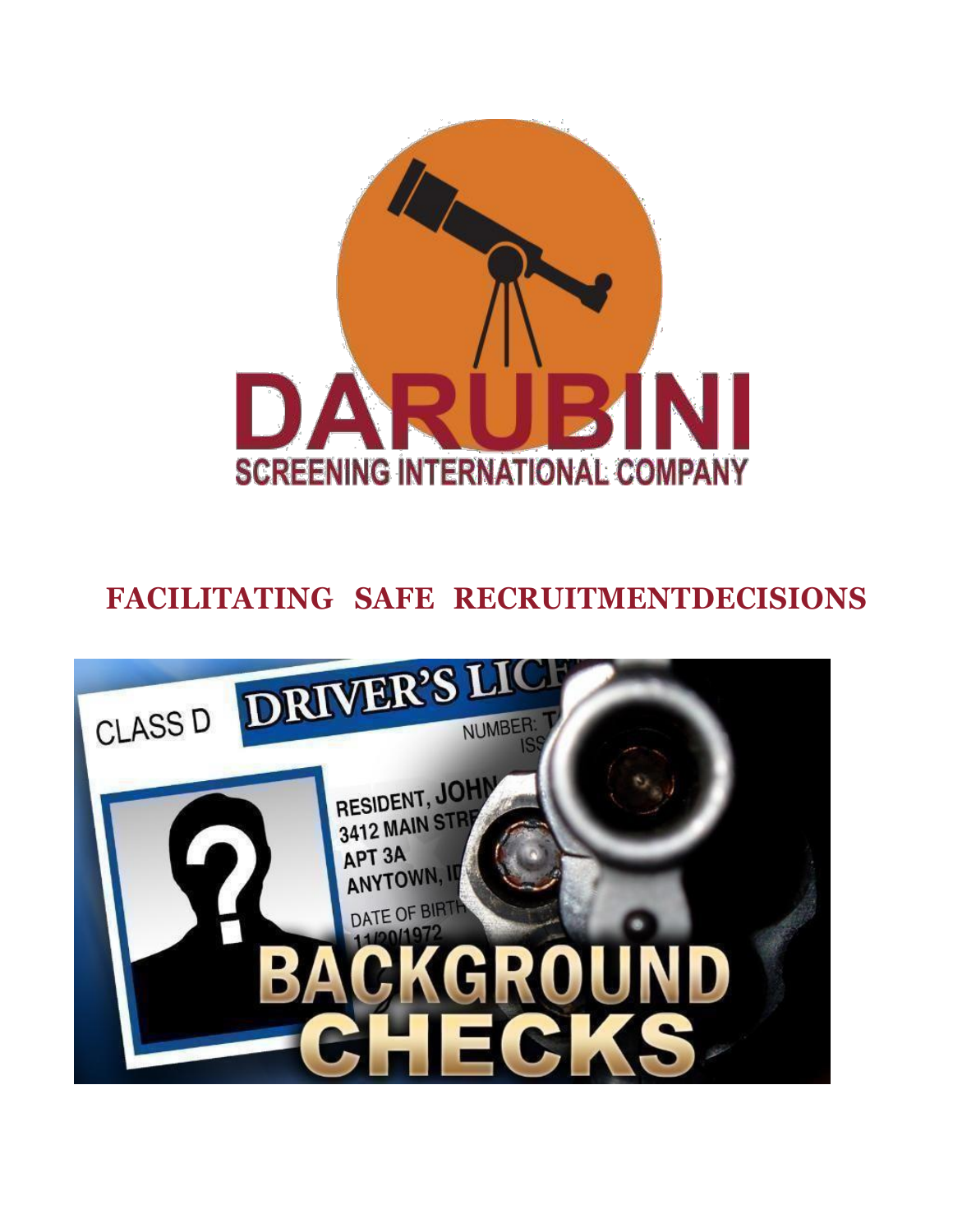## **Table of Contents**



 $@darubini\_int$ 



Darubini Screening International Company<br>
Darubini Screening International Company Darubini Screening International Company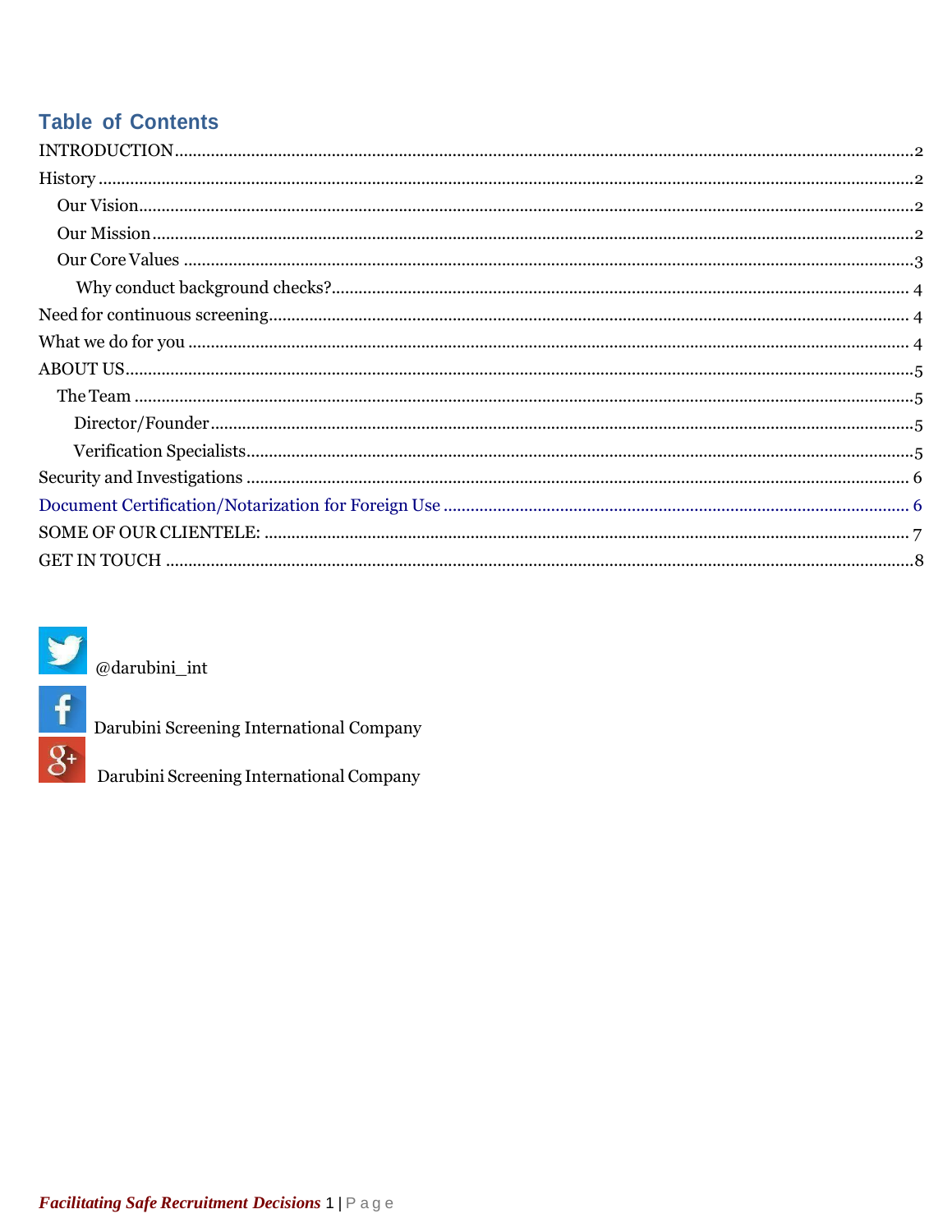### **INTRODUCTION**

<span id="page-2-0"></span>Efficient recruitment can be the foundation of many benefits to a company. Your recruitment process matters because it can supplement your company's efforts in realizing its organizational goals. That is where Darubini Screening International Company comes in. Darubini was incorporated with the purpose of making life easier for employers by alleviating the security pain involved in recruitment. Our objective is to support organizations make safer recruitment decisions based upon facts that can only be obtained from a properly conducted Security Vetting and Screening exercise. We provide you with programs that help minimize the risk of making unbefitting recruitment decisions; which if unchecked, could lead to fraud, dishonesty or misconduct and cause damage to your brand, reputation and financial standing.

At Darubini, we get commissioned to perform Vetting and Screening Services for candidates, pre-employment and during employment by our recruitment agents, companies as well as individuals. We exercise this with professionalism, due diligence, integrity and confidentiality.

We have a wealth of experience in developing and implementing background checks and security clearance procedures for companies operating in both the private and public sectors. Our industry experts take you through the screening requirements and recommend the best options for your organization. You will be provided with clear and concise descriptions of the employment screening package components, associated delivery timelines and costs. We genuinely value our customers and believe in great team work thus, maintain regular contact with you through our account management program, meetings and structured service reviews.

#### **History**

<span id="page-2-1"></span>Darubini Screening Company Limited was incorporated on 19th November Two Thousand and Thirteen under the Companies Act (Cap 486), Registration Number CPR/2013/123583 and that the Company was mandated to provide Background Checks and Employee Screening Services.

In the year 2016, on the Twentieth Day of April, Darubini Screening Company Limited changed its name to Darubini Screening International Company Limited under the Sole Directorship of Ms. Hadija M. Jama with the Registration Number PVT/2016/010109. In this year, there were several company's system upgrades that ensured that it is equipped with the right technology for fast background checks processing.

<span id="page-2-2"></span>To date, the company has continued to equip itself technologically leading to its massive growth both locally and internationally making it have the best turnaround time for background checks.

#### *Our Vision:*

<span id="page-2-3"></span>To be a global leader of excellence in Vetting and Screening Services of all Employers.

#### *Our Mission:*

We exist to provide high quality Vetting and Screening Services to Employers who are our esteemed clients. We commit to deliver memorable experiences to our Clients, a great environment that fosters growth to our employees, a good return to our shareholders, keep our obligation to the authorities and operate responsibly while supporting the community.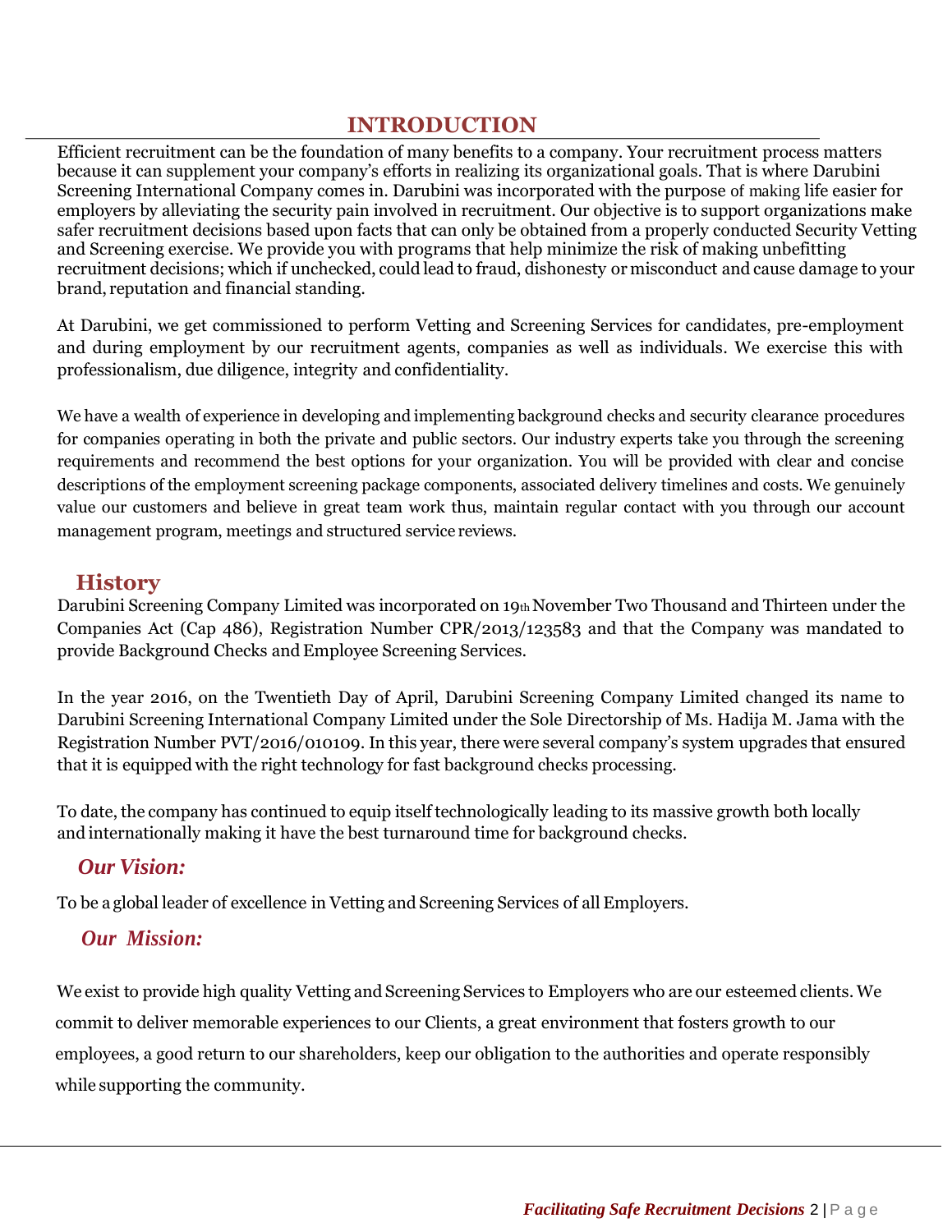#### <span id="page-3-0"></span>*Our Core Values:*

**Integrity:** We are honest and deliver what we promise.

**Excellence**: We are consistent and reliable in delivering exceptional services.

Team work: We are team players that commit to deliver team goals. We are flexible, cooperative and show compassion to others.

**Professionalism**: We are ethical, courteous and civil in our conduct. We ensure that we deliver skillful and competent operations and interactions.

**Confidentiality**:Our clients'information is always confidential ensuring that no third parties obtain that set confidential information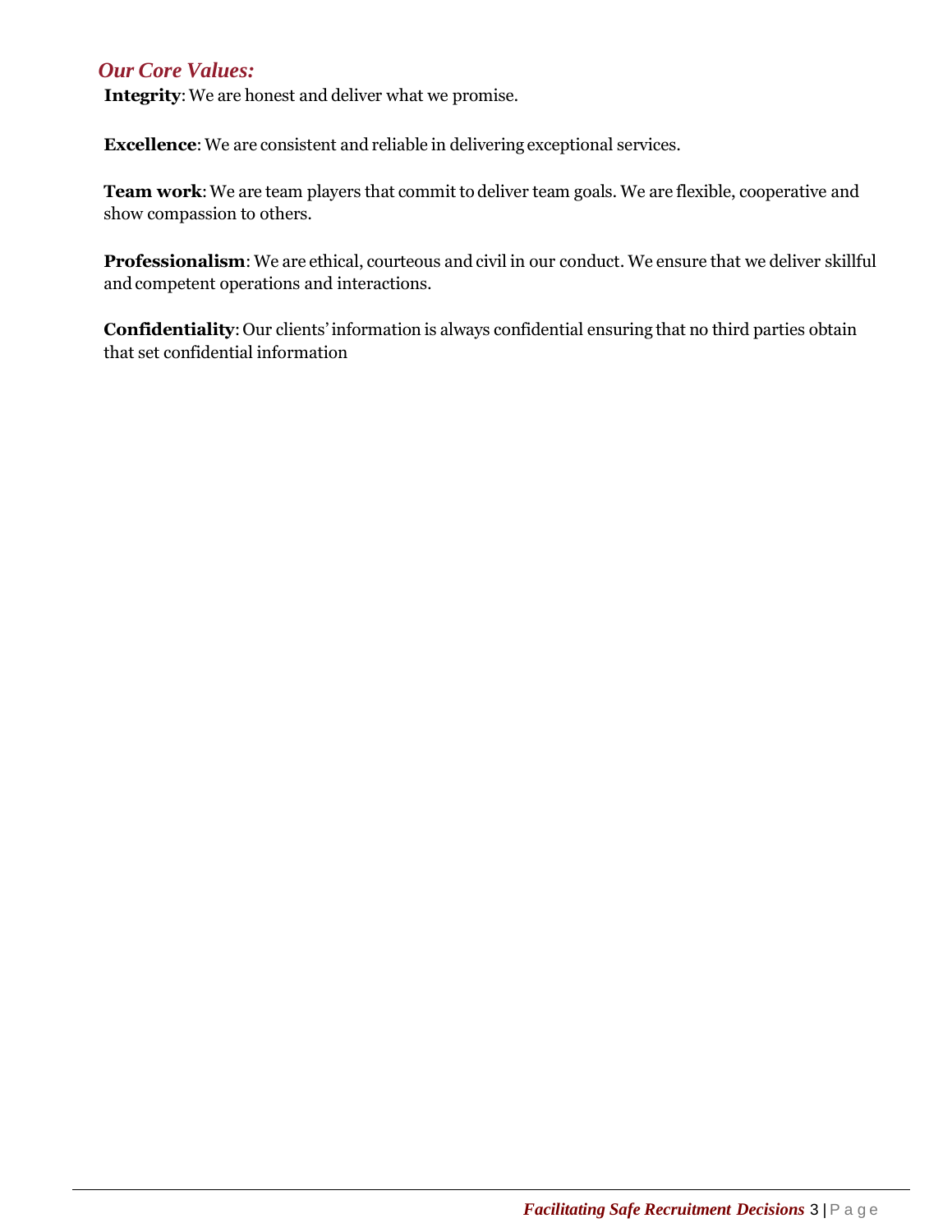## <span id="page-4-0"></span>**Why conduct background checks?**

Statistics show that: ➢

➢

- Companieshavehired a candidatewith false details which has led to losses
- ➢ HR managers frequently experience cases of misrepresentation on CVs from prospective job applicants

Highproportion of illegal immigrantsuse false documents to gain employment

## **Need for continuous screening**

Screening does not stop with an employment application. We recommend a proactive approach as continuous Vetting & Screening in-job is required to pick up any changes in lifestyle, affluence or the acquisition of criminal records post-employment. This process is as critical to the welfare and success of a company as is pre-employment screening.

| <b>BACKGROUND CHECK</b>         |  |
|---------------------------------|--|
| Social Security verified        |  |
| Drug test                       |  |
| Driving record<br>Credit report |  |
| Criminal record                 |  |
|                                 |  |

### **What we do for you:**

We tailor-make these checks to suit your needs, depending on your organization.

| $\frac{1}{2}$ . The contract of $\frac{1}{2}$ and $\frac{1}{2}$ are $\frac{1}{2}$ . The contract of $\frac{1}{2}$ and $\frac{1}{2}$ are $\frac{1}{2}$ and $\frac{1}{2}$ are $\frac{1}{2}$ and $\frac{1}{2}$ are $\frac{1}{2}$ and $\frac{1}{2}$ are $\frac{1}{2}$ and $\frac{1}{2}$ a<br>Investigations |  |
|---------------------------------------------------------------------------------------------------------------------------------------------------------------------------------------------------------------------------------------------------------------------------------------------------------|--|
| <b>ID Checks</b>                                                                                                                                                                                                                                                                                        |  |
| <b>Academic Qualifications Check</b>                                                                                                                                                                                                                                                                    |  |
| Professional Qualifications / Membership Check                                                                                                                                                                                                                                                          |  |
| Personal Reference Verification                                                                                                                                                                                                                                                                         |  |
| <b>Employment Reference Qualification</b>                                                                                                                                                                                                                                                               |  |
| <b>Credit Reference Check</b>                                                                                                                                                                                                                                                                           |  |
| <b>Criminal Record Check</b>                                                                                                                                                                                                                                                                            |  |
| Ethics and Anti-Corruption Checks                                                                                                                                                                                                                                                                       |  |
| Driving License, PSV, Motor Vehicle Search / Inspection Check                                                                                                                                                                                                                                           |  |
| <b>Fingerprints and Photo Comparison</b>                                                                                                                                                                                                                                                                |  |
| <b>Tenant Screening</b>                                                                                                                                                                                                                                                                                 |  |
| Drug Screening                                                                                                                                                                                                                                                                                          |  |
| <b>Medical Examination</b>                                                                                                                                                                                                                                                                              |  |
| <b>Company Due Diligence</b>                                                                                                                                                                                                                                                                            |  |
| <b>Bankruptcy Search</b>                                                                                                                                                                                                                                                                                |  |
| Directorship Search                                                                                                                                                                                                                                                                                     |  |
| <b>Undeclared Links</b>                                                                                                                                                                                                                                                                                 |  |
| Property Ownership Search                                                                                                                                                                                                                                                                               |  |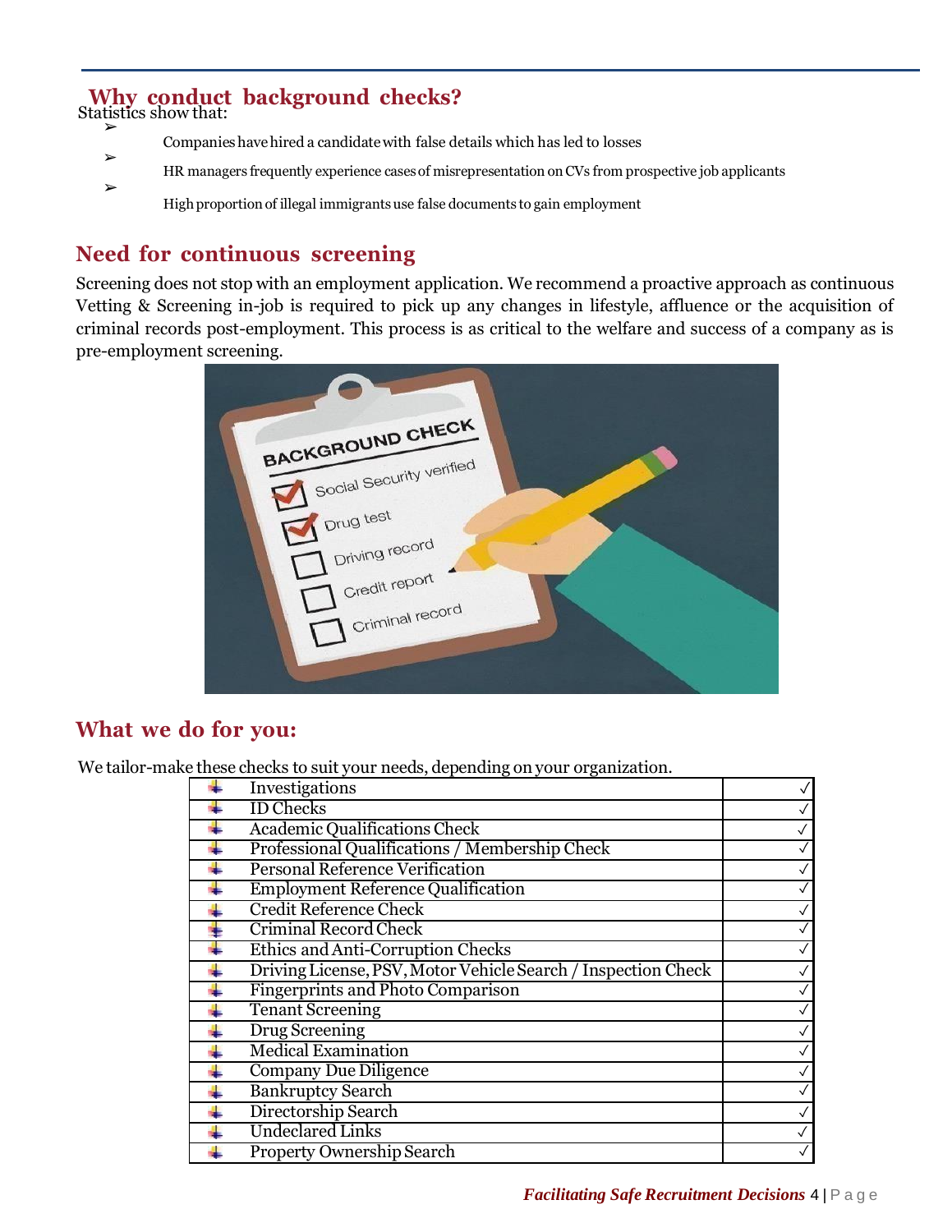| .<br>Mec<br>$50C$ <sup>1<math>\degree</math></sup><br>icial media Search |  |
|--------------------------------------------------------------------------|--|
|                                                                          |  |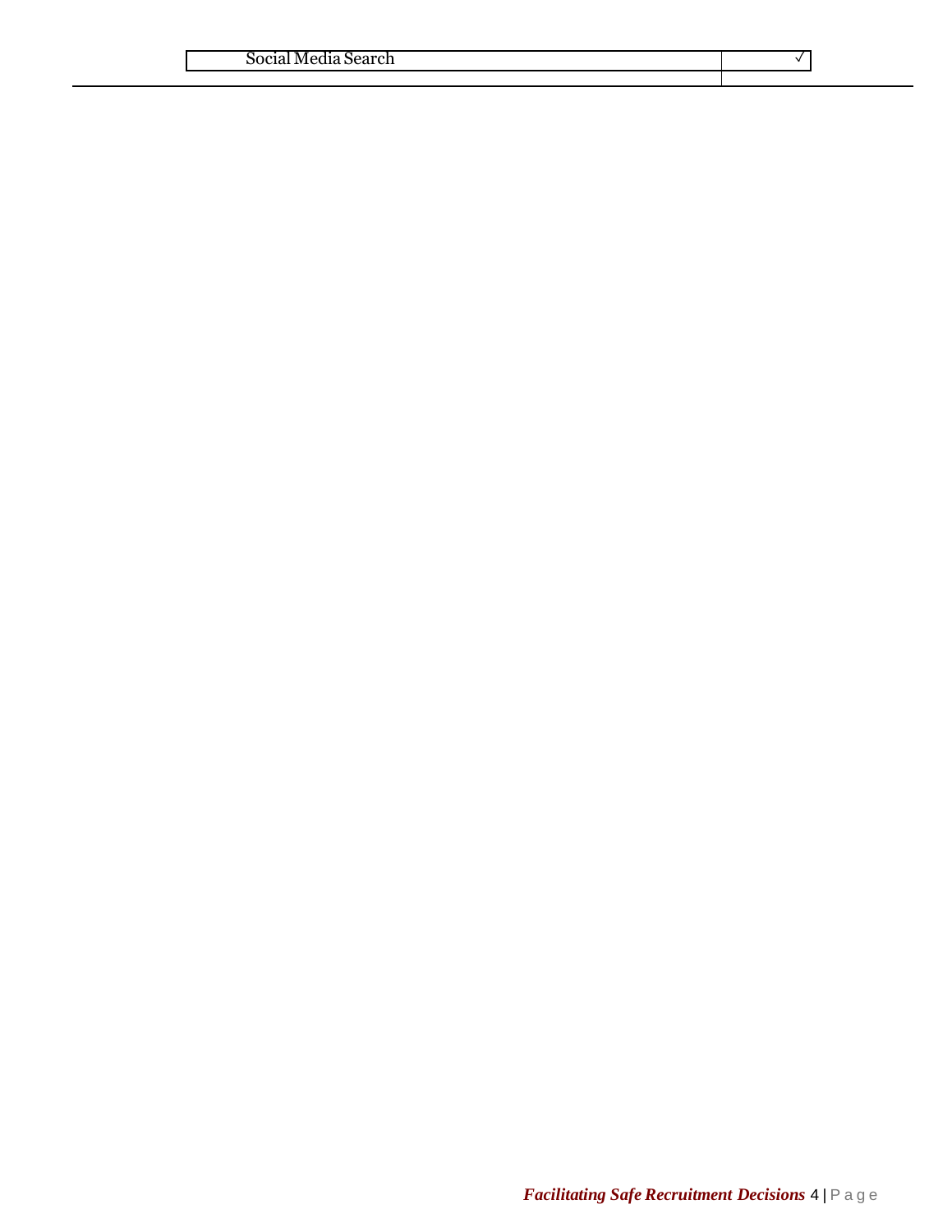### <span id="page-6-0"></span>**ABOUT US:**

Darubini Screening International Company is comprised of a team of experts providing tailor-made Vetting and Screening Services to organizations as well as individuals.

We work closely with the Government, Forensic Experts, Law enforcement Agencies, Recruitment Agencies, Employers and Academic Institutions to execute our exercise to ensure that Vetting is delivered on time and with minimum impact to the resourcing process of theClient involved.

#### *The Team*

#### **Director/Founder:**

**Hadija Jama** has more than 35years of experience in **Human Resource Management**, formerly at CFC/Stanbic, Trade Bank and Citi Bank and member of the American Society for Industrial Security (ASIS) having attended the 2015, 2017, 2018 and 2019 Conferences in Los Angeles, Dallas, Las Vegas and Chicago respectively. She has also attended the ASIS African Security Conference 2018 in Lagos, Nigeria. She is a member of the ASIS KenyanChapter and she is the Vice Chair. She is the Company Director. She ensures the balance of staff in terms of skills and experience for our Organization. This basically makes the recruitment process a walk in the park.

**George Arum** is a criminologist by profession. He holds the position of **senior Investigator**. He holds mastersof Arts Degree in Criminology and Social Order from the University of Nairobi and a B.A in Criminology and Security Studies from Egerton University. He has a background in security consultancy and investigations with over fifteen years of experience in anti-illicit trade investigations in East ,Central and West Africa.Mr Arum has undertaken investigative tasks for Samsung Kenya Limited, Hewlett Packard (HP),Epson, Canon, Glaxo Smith Kline Kenya,BBC,Caterpillar, amongst others.Mr Arum is also a certified Fraud Examiner and a member of the prestigious Association of CERTIFIED Fraud Examiners (ACFE) and he is also a member of the American Society for Industrial Security (ASIS).Locally ,he is a member of professional Trainers Associations of Kenya,(PTAK),Kenya Professional Society of Criminology (KEPSOC) and professional and safety Association of Kenya (PROSAK).He is currently undertaking his doctoral studies at Kenyatta University

#### **Verification Specialists:**

**1. Kechi Kenyatta** is **The Senior Verification Officer.** He holds a Bachelor of Science in Forensic Science from Kenyatta University and a Certificate in Business Management from Miramar International College. He is a member of The American Society for Industrial Security (ASIS) the Kenyan Chapter . He has a vast background in Forensic Investigations and Background Checks. He is technologically adept and has exemplary Fingerprint Analysis and Classification Skills which perfectly augments his investigative capabilities. Thorough and Exceptional analytical skill-oriented person. Quick learner of modern forensic tools for conducting investigations.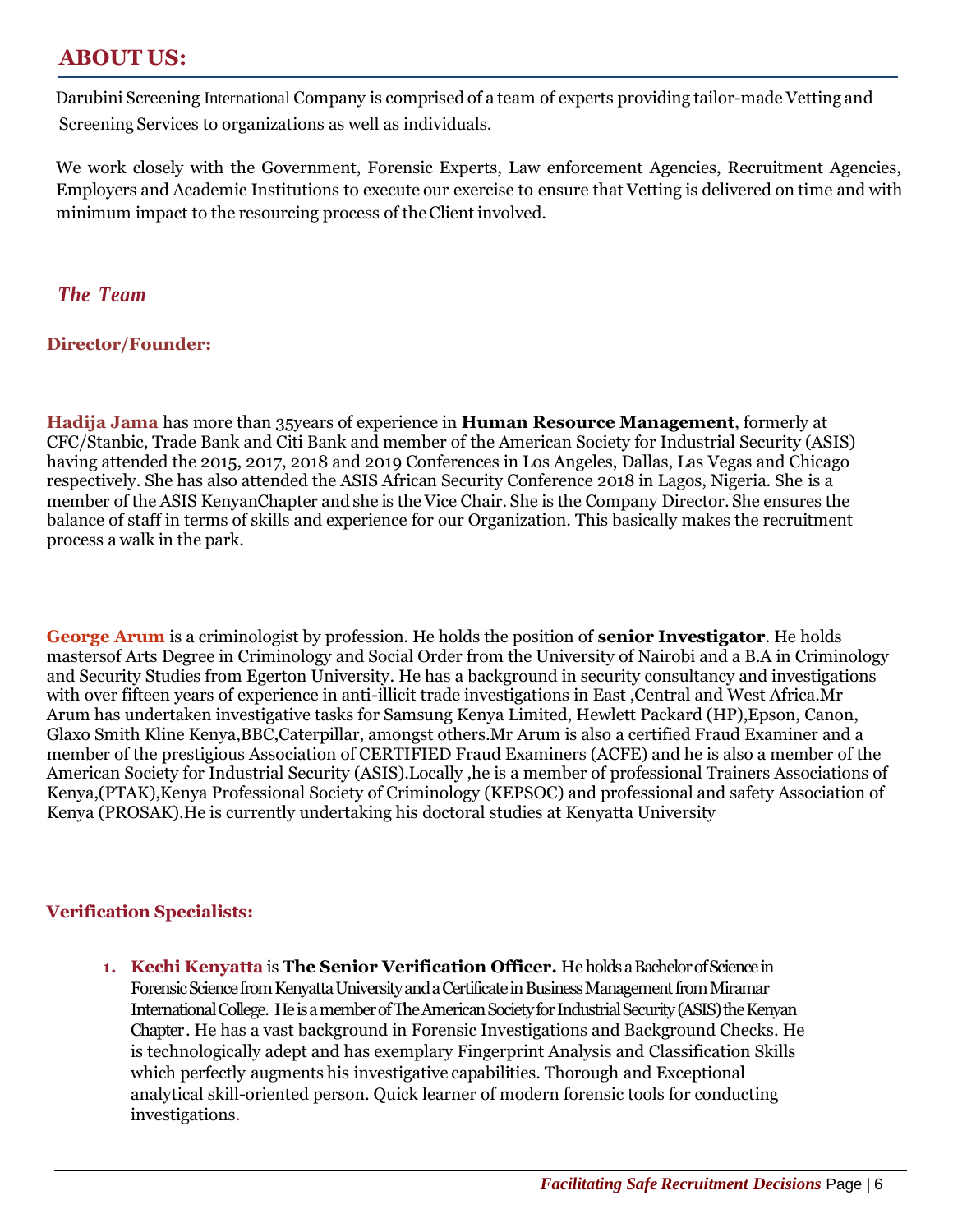- **2. Mose Hesbon** is **a Criminologist** by profession with high level of verification skills. He holds the position of **Assistant Verification Specialist**. An ambitious, self -driven, and responsible person with methodical, a can do "winning" attitude approach to work and strong drive to see things to completion. He uses his level of expertise for investigation and verification of documents.
- **3. Eugene Maundu** is **Forensic Scientist** by profession, holds the **Assistant VerificationSpecialist** position. He is a versatile investigation officer adept at taking on routine business assignments with a resourceful and creative approach. He is recognized as a driven, hardworking with excellent analytical and planning skills that drives the business objectives
- **4. Molvin Govedi** is a **Human Resource Manager** by profession. She possesses adequate and relevant knowledge in the field of Human Resource, excellent numerical and data entry skills along with a comprehensive understanding of Human Resource commercial, administrative and accounting procedures. She is a self-motivated individual with the ability to communicate, conceptualize and analyze problems. She holds the position of **Assistant Verification Specialist**.
- **5. Hifano Ntembi** is an **IT Technician** by profession. She commands great mastery in the technical field. She holds the position of **an Assistant Verification Specialist**. She's a thorough technical problem solver and a detailed individual with critical thinking abilities, fast learning and analytical skills, and sound judgment.

#### **THE DARUBINI SCREENING INTERNATIONAL COMPANY TEAM DURING THE ASIS CONFERENCE HELD AT SERENA HOTEL ON THE 5 TH MAY 2022**



*Facilitating Safe Recruitment Decisions* Page | 7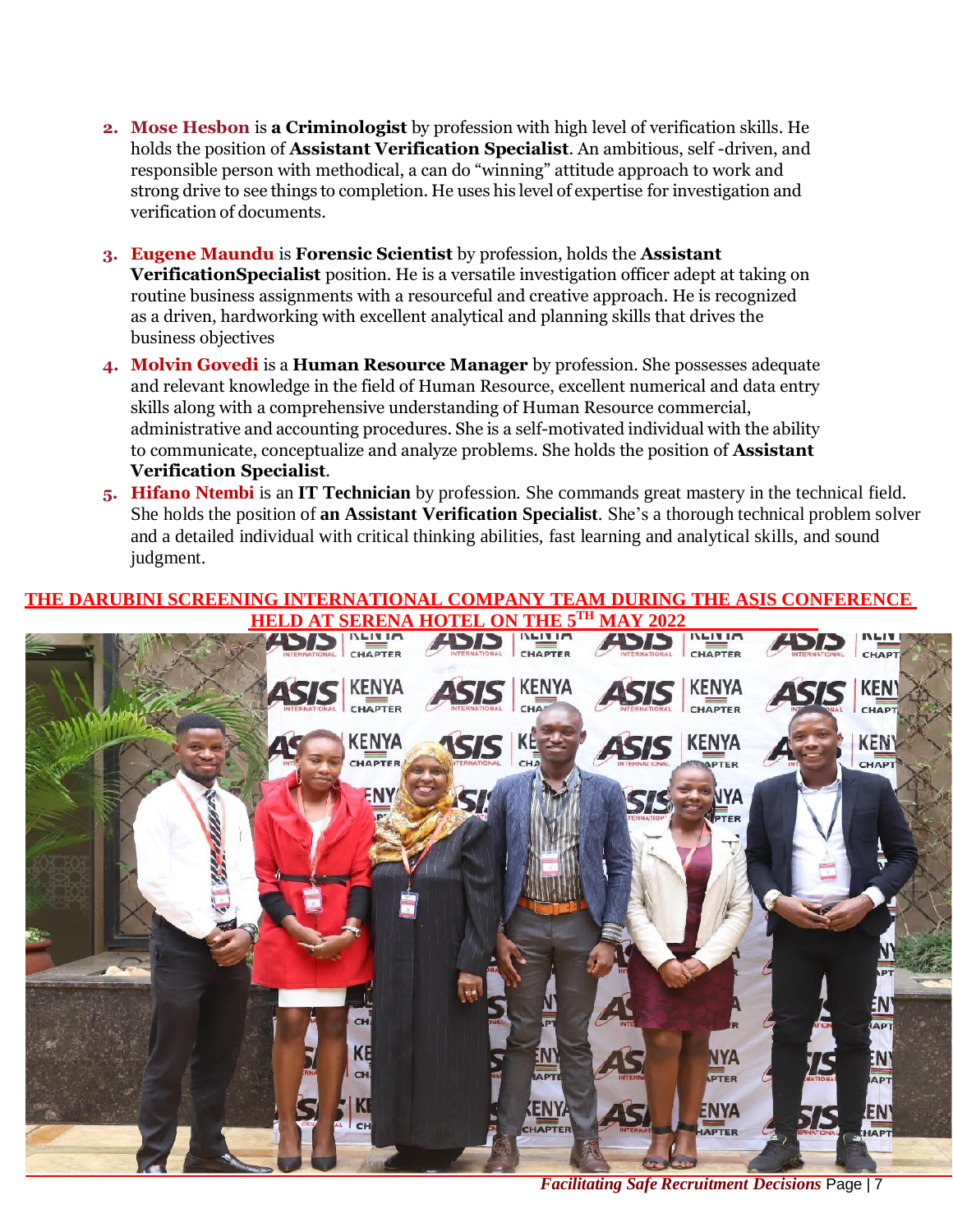## <span id="page-8-0"></span> **Security and Investigations:**

We emphasize in finger printing and documentation analysis. We have specially trained experts in these fields as well as detection of untruthful potential employees. We also put detailed emphasis on document analysis to avoid fraudulent documentation. We will implicitly focus on each individual client based on their market of expertise. This in turn gives us the unique ability to serve our clients better as individuals and not impose security practices as a blanket whole!

We have a wonderful team that is truly committed to giving you a great and memorable experience during and after service provision. Our employees are remarkable team players who bring new ideas and strive to establish and maintain strong relationships with our clients. They also work well to give you good turn-around times that are agreed upon by both parties. At Darubini, we want our employees to be happy in their work therefore, we aim to motivate and support them through creating a sustainable and comfortable work environment. Taking care of our employees ensures their commitment in serving you better.

### **Document Certification/Notarization for Foreign Use**

Attestation of Documents is the normal verification that we do. However, because this one involves Verification of Documents for foreign use, a procedure with strict legal technicalities is involved.

Countries usually follow the October 5, 1961, Hague Convention that requires countries to issue a Notary Verification for local documents to be used in foreign countries. However, Kenya is not a signatory of this convention. Due to this, we do what is called Legalization of Documents. This process involves a procedure that will be summarized below.

- 1. Documents to be legalized are presented to the Notary Public, otherwise known asCommissioner of Oaths.
- 2. Commissioner of Oaths places a seal on the Documents and Sign.
- 3. Commissioner of Oaths is required to obtain a letter from the High Court of Kenya stating that he/she is recognized as a Commissioner of Oaths in Kenya.
- 4. The Notarized/Certified Documents are taken to the ministry of Foreign Affairs (Huduma Centre). The Foreign Affairs Ministry should issue a letter. This should take four (4) working days or a timeline communicated by the ministry.
- 5. The Notarized/Certified Documents are taken to the embassy. This takes 3 to 5 working days. Communication with individual Embassies should be made in order to confirm the correct timelines.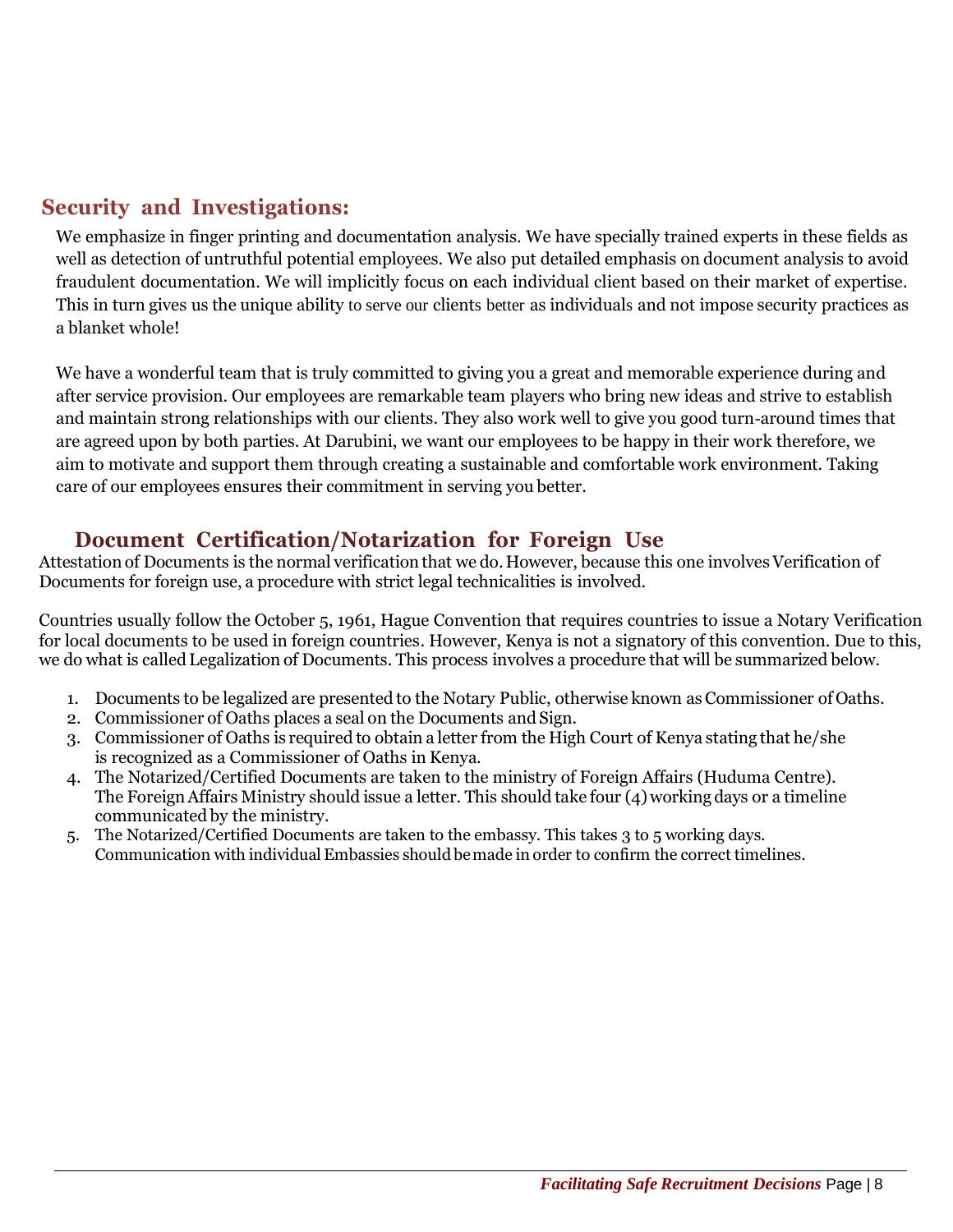## <span id="page-9-0"></span>**SOME OF OUR CLIENTELE:**

Darubini Screening International Company provides its services to the most reputable companies in the market both local and international. These include but are not limited to: